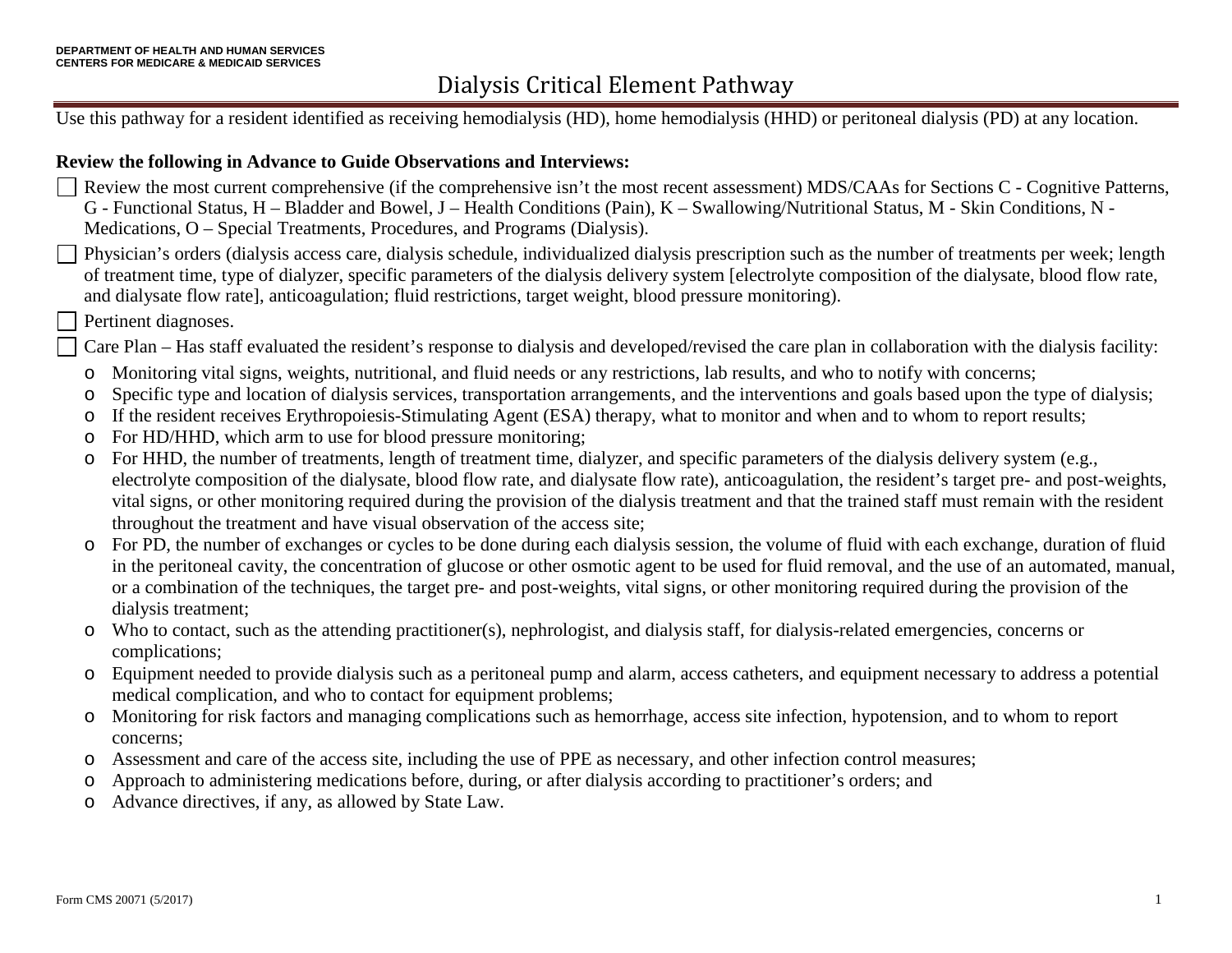### **Observations:**

| Infection prevention and control policies and procedures must be<br>implemented (i.e., hand hygiene immediately before and after contact<br>with a resident or any equipment used on resident, access site care<br>for hemodialysis and catheter site care for peritoneal dialysis).<br>Is soap, water, and a sink readily accessible in locations where<br>dialysis care is provided?<br>Does staff perform hand hygiene (even if gloves are worn) in a<br>manner consistent with the current standards of infection control<br>practices?<br>Is PPE appropriately implemented?<br>Are qualified personnel accessing and providing maintenance of<br>central venous catheters (CVCs), shunts, fistulas, or other vascular<br>access catheters using aseptic technique:<br>The access insertion date is documented and the indication for<br>use is documented and assessed regularly; | Dialysis access site dressings are clean, dry, and intact and the<br>$\circ$<br>dressing is changed with clean (aseptic) technique using clean<br>gloves or sterile gloves;<br>Only sterile devices are used for dialysis vascular access.<br>$\circ$<br>Does the resident require injections related to dialysis care:<br>Injections are prepared using aseptic technique in an area that<br>O<br>has been cleaned and is free of contamination (e.g., visible<br>blood, or body fluids);<br>The rubber septum on any med vial, whether unopened or<br>$\circ$<br>previously accessed, is disinfected with alcohol prior to piercing;<br>Med vials are entered with a new needle and a new syringe; and<br>$\circ$<br>Med administration tubing, connectors, and bags of IV solutions<br>$\circ$<br>are used for only one resident (and not as a source of flush<br>solution for multiple residents).<br>Are care-planned and ordered interventions in place and followed? |
|----------------------------------------------------------------------------------------------------------------------------------------------------------------------------------------------------------------------------------------------------------------------------------------------------------------------------------------------------------------------------------------------------------------------------------------------------------------------------------------------------------------------------------------------------------------------------------------------------------------------------------------------------------------------------------------------------------------------------------------------------------------------------------------------------------------------------------------------------------------------------------------|-----------------------------------------------------------------------------------------------------------------------------------------------------------------------------------------------------------------------------------------------------------------------------------------------------------------------------------------------------------------------------------------------------------------------------------------------------------------------------------------------------------------------------------------------------------------------------------------------------------------------------------------------------------------------------------------------------------------------------------------------------------------------------------------------------------------------------------------------------------------------------------------------------------------------------------------------------------------------------|
| For a resident receiving dialysis at a certified dialysis facility, did<br>the nursing home:                                                                                                                                                                                                                                                                                                                                                                                                                                                                                                                                                                                                                                                                                                                                                                                           | Provide direct visual monitoring of the access site before and<br>$\circ$<br>after dialysis; and                                                                                                                                                                                                                                                                                                                                                                                                                                                                                                                                                                                                                                                                                                                                                                                                                                                                            |
| Assess and document vital signs, including the blood pressure in<br>$\circ$<br>the arm where the access site is not located, weights if ordered<br>and communicate the information including the resident's status<br>with the dialysis facility prior to and post dialysis;                                                                                                                                                                                                                                                                                                                                                                                                                                                                                                                                                                                                           | Provide ongoing monitoring and care of the resident's vascular<br>$\circ$<br>access (fistula, graft, or central venous catheter) for HD, catheter<br>for PD as ordered, and provide ongoing monitoring for dialysis<br>related complications (e.g., bleeding, access site infection, or                                                                                                                                                                                                                                                                                                                                                                                                                                                                                                                                                                                                                                                                                     |
| Provide assistance and safe transportation to and from dialysis;<br>$\circ$                                                                                                                                                                                                                                                                                                                                                                                                                                                                                                                                                                                                                                                                                                                                                                                                            | hypotension).                                                                                                                                                                                                                                                                                                                                                                                                                                                                                                                                                                                                                                                                                                                                                                                                                                                                                                                                                               |
| Administer meds or meals before or after dialysis as ordered;<br>$\circ$                                                                                                                                                                                                                                                                                                                                                                                                                                                                                                                                                                                                                                                                                                                                                                                                               |                                                                                                                                                                                                                                                                                                                                                                                                                                                                                                                                                                                                                                                                                                                                                                                                                                                                                                                                                                             |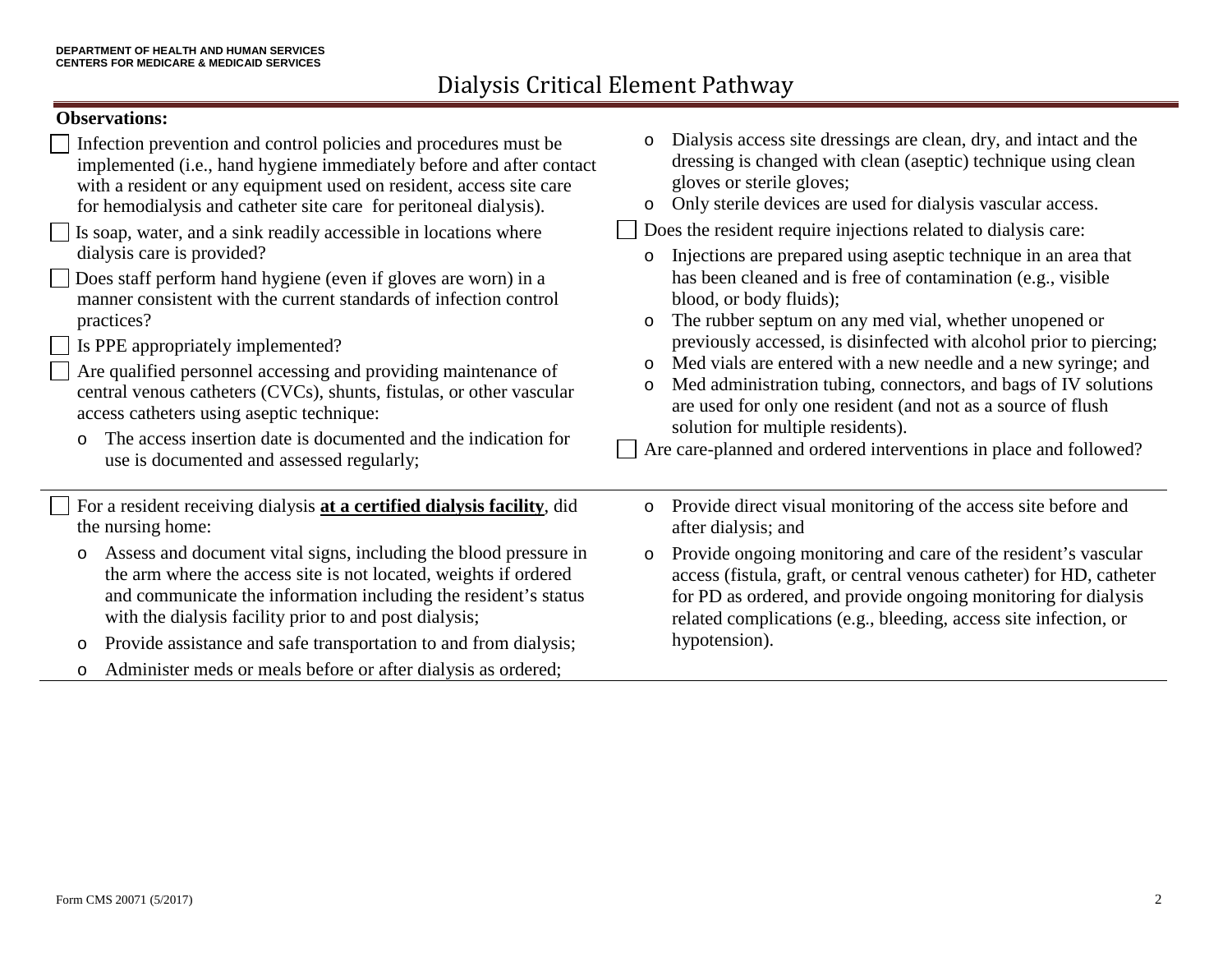### For a resident receiving **HHD or PD in the nursing home provided by staff or other qualified individuals, observe if**:

- o There are dialysis trained and qualified staff providing the treatment;
- o Staff use appropriate cleaning procedures for furnishings, equipment contaminated with blood or other bodily substances, spills and splashes of blood and effluent based on current standards of infection control practices, and are cleaned after each treatment;
- o If there is a roommate, whether access to his/her room or possessions is restricted or if there are concerns related to potential communicable diseases;
- o Emergency supplies or equipment are readily available;

### During the provision of **HHD treatments, the nursing home must ensure that**:

- o The HHD treatment is provided according to practitioner and dialysis facility orders and only by trained/qualified caregivers (as allowed by State law and nursing home policy) who received direct training by the dialysis facility trainer;
- o Direct observation of the vascular access site and bloodline connection is provided by the dialysis trained caregiver who must be physically present throughout the HHD;
- o Infection control practices are implemented, including the use of gloves, masks, and other personal protective equipment, methods for hand hygiene, vascular access and dressing changes;
- o The dialysis treatment follows the dialysis prescription;
- o Staff recognize, manage, and report vascular access problems, difficulty with cannulation, a change in bruit or thrill;
- o Blood pressure (not taken on arm with access site) is taken and monitored prior to, during and after the dialysis treatment and action is taken to address excessively high or low blood pressures during treatment;
- o Ongoing assessment and monitoring occurs during the treatment, including vital signs, monitoring level of consciousness, muscle
- o Observe the resident's room and/or designated area for HHD/PD to determine whether it is equipped to afford privacy, has sufficient space, functioning call system within reach; and based upon professional standards of practice, the maintenance of effective infection control practices and measures. This includes ensuring that a resident who is hepatitis  $B+$  is not dialyzed in the same location as resident who is not hepatitis B+.
- o Staff respond appropriately in the event of an emergency, a power outage, or other situations in which dialysis may need to be interrupted;
- o Safe, secure, and sanitary storage, handling and access of dialysis equipment and supplies; and
- o Bio-hazardous waste disposal is available and used.
- o Medications are administered as ordered, (if an Erythropoiesis-Stimulating Agent (ESA) is ordered, it is provided, in accordance with State laws and State scope of practice);
- o Medical emergencies such as cardiac arrest, air embolism, drug reactions, suspected pyrogen reactions, profound hypotension or hypertension, significant blood loss, hyperkalemia, changes in level of consciousness or pain are recognized, immediately reported, and interventions/actions are provided as ordered;
- o After the treatment, staff obtain vital signs, assess the resident's stability and monitor for post-dialysis complications and symptoms such as dizziness, nausea, vomiting, fatigue, or hypotension and symptoms that may be associated with water and dialysate contamination that cannot be readily attributed to other causes (e.g., chills, shaking, fever, vomiting, headache, dizziness, muscle weakness, skin flushing, itching, diarrhea, hyper/hypotension, hemolysis and anemia). If such symptoms are present, determine whether the symptoms are immediately reported to the attending practitioner and nephrologist or dialysis team to determine appropriate action;
- o Staff use appropriate infection control cleaning and disinfecting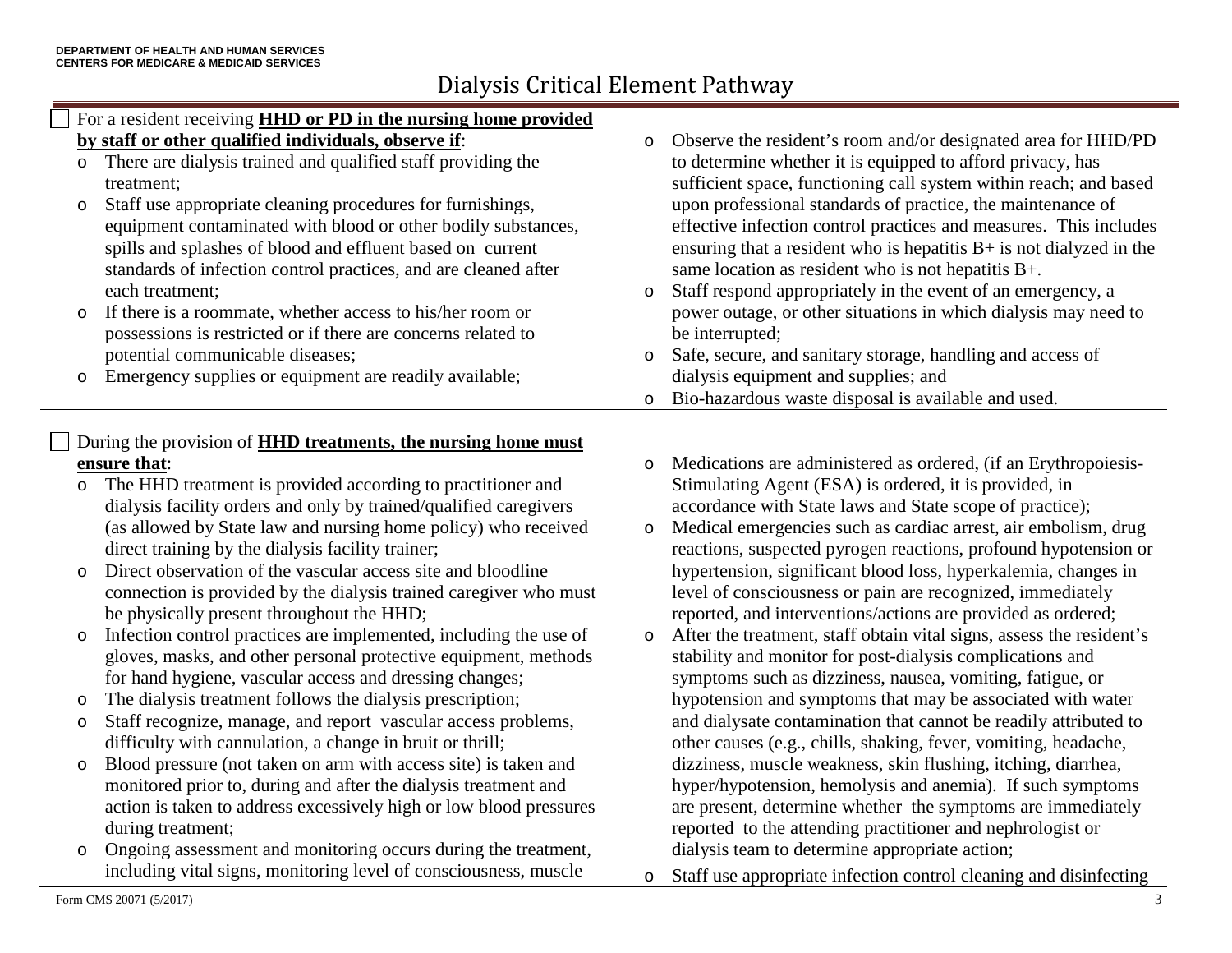cramping, itching, comfort or distress and must report identified or suspected complications to the attending practitioner and dialysis staff to enable timely interventions;

- o As ordered, the weight is taken prior to and post-treatment;
- o Recognize, manage and immediately report to the dialysis facility, power outages, failure of the HD machine, failure of water treatment components (e.g., chlorine/chloramine breakthrough), clotting of the hemodialysis circuit, dialyzer blood leaks, line disconnection, water supply problems or leaks, and problems with supply delivery;

#### During the provision of PD t**reatments, the nursing home must ensure that**:

- o Individuals performing PD, receive dialysis training from the certified dialysis training staff(as allowed by State law and nursing home policy);
- o The PD treatment follows the prescription;
- o Before, during, and after receiving the PD, obtain and document vital signs and weights based on practitioner and dialysis orders, assess the resident's stability and monitor for emergencies or complications such as dizziness, nausea, fatigue, or hypotension;
- o Staff recognize, document, manage, and report dialysis complications, including catheter, tunnel or exit site infection, symptoms of peritonitis, catheter dislodgement, hypotension, hypokalemia, or failure of sufficient dialysate to drain from the peritoneal space;

procedures for furnishings, equipment contaminated with blood, or other bodily substances, for spills and splashes of blood or effluent; and

- o Staff properly dispose of needles, effluents, disposable items, and tubing and to minimize risks of infection or injury to self and others and to prevent environmental contamination (e.g., using impervious puncture resistant containers for disposal of sharps, placing empty dialysate bags and tubing in intact plastic bags before discarding.
- o Recognize, manage, and report power outages, failure of the PD cycler to the dialysis facility;
- o Provide peritoneal catheter care and dressing changes according to the treatment plan and orders;
- o The resident's record must include documentation of ongoing evaluation of the peritoneal catheter, including assessment of catheter related infections (e.g., exit site acute and chronic infections) and tunnel for condition, monitoring for patency, leaks, infection, and bleeding at the site. In addition, staff should be monitoring for complications such as peritonitis (e.g., abdominal pain/tenderness/distention, cloudy PD fluid, fever, nausea and vomiting;
- o Staff properly dispose of needles, effluents, disposable items, and tubing and to minimize risks of infection or injury to self and others and to prevent environmental contamination (e.g. using impervious puncture resistant containers for disposal of sharps, placing empty dialysate bags and tubing in intact plastic bags before discarding; and
- o Use appropriate cleaning procedures for furnishings, equipment contaminated with bodily substances, spills and splashes of effluent based on current standards of infection prevention and control practices.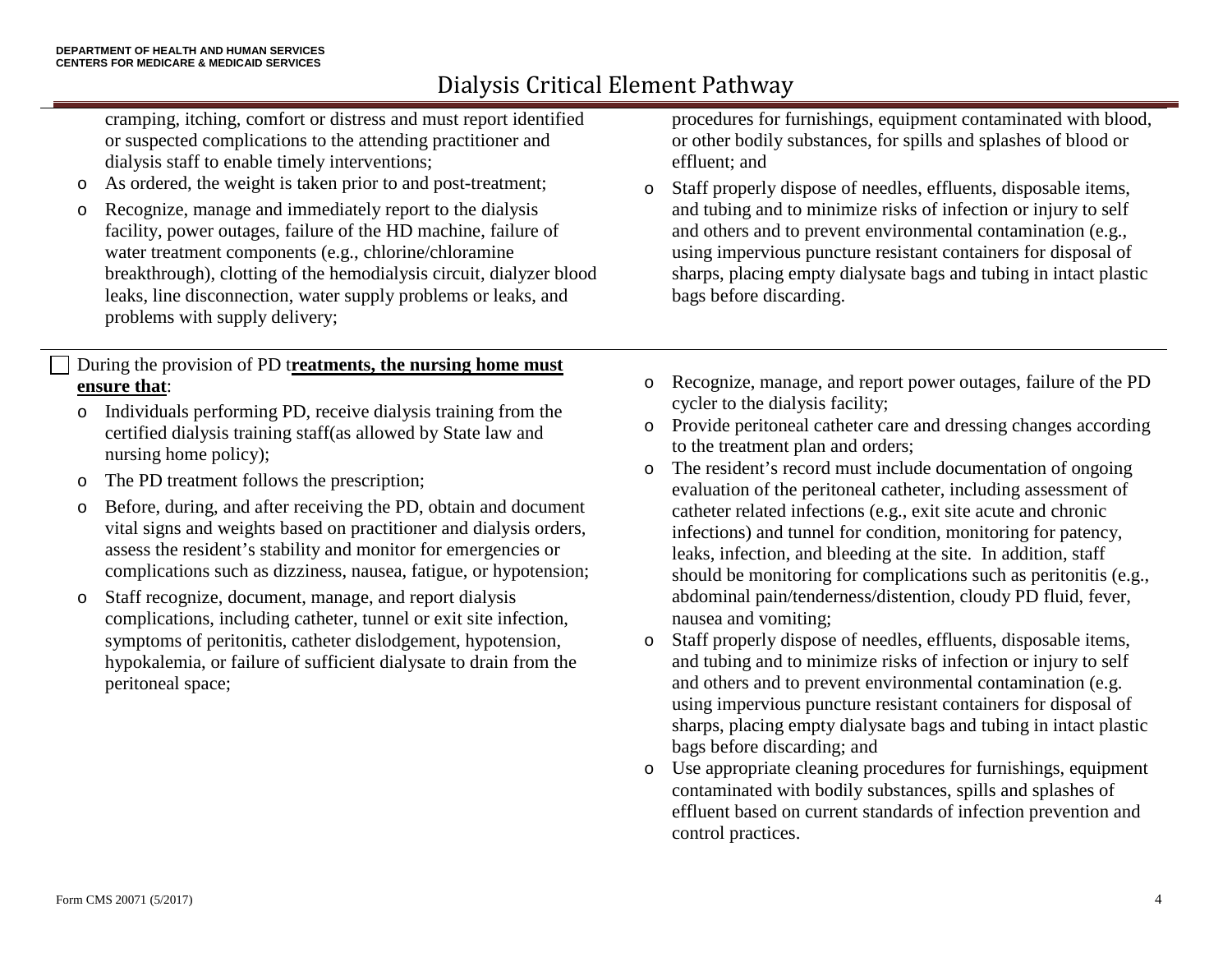### **Resident, Resident Representative, or Family Interview:**

| How were you involved in the development of the care plan and           | Are you allowed to have meals or snacks during your dialysis     |
|-------------------------------------------------------------------------|------------------------------------------------------------------|
| goals specific to dialysis?                                             | treatments? If so, how are meals or snacks provided? If not, how |
| Do the interventions reflect your choices and preferences?              | and when do you receive meals on dialysis days?                  |
| Do you have any concerns with your dialysis treatment? Do you           | When do you take your medications on dialysis treatment days?    |
| know who to discuss the concerns with? Were your concerns               | Have you missed any medications on dialysis treatment days?      |
| addressed? If not, why not?                                             | How often do you receive treatments? Have treatments been        |
| Are you on fluid or food restrictions? If so, how does staff monitor    | cancelled or missed? If so, why? Were they rescheduled and by    |
| your intake? Do you follow your restricted diet and fluids? If not, has | whom?                                                            |
| staff provided education about the risks and tried to provide           |                                                                  |
| alternatives?                                                           |                                                                  |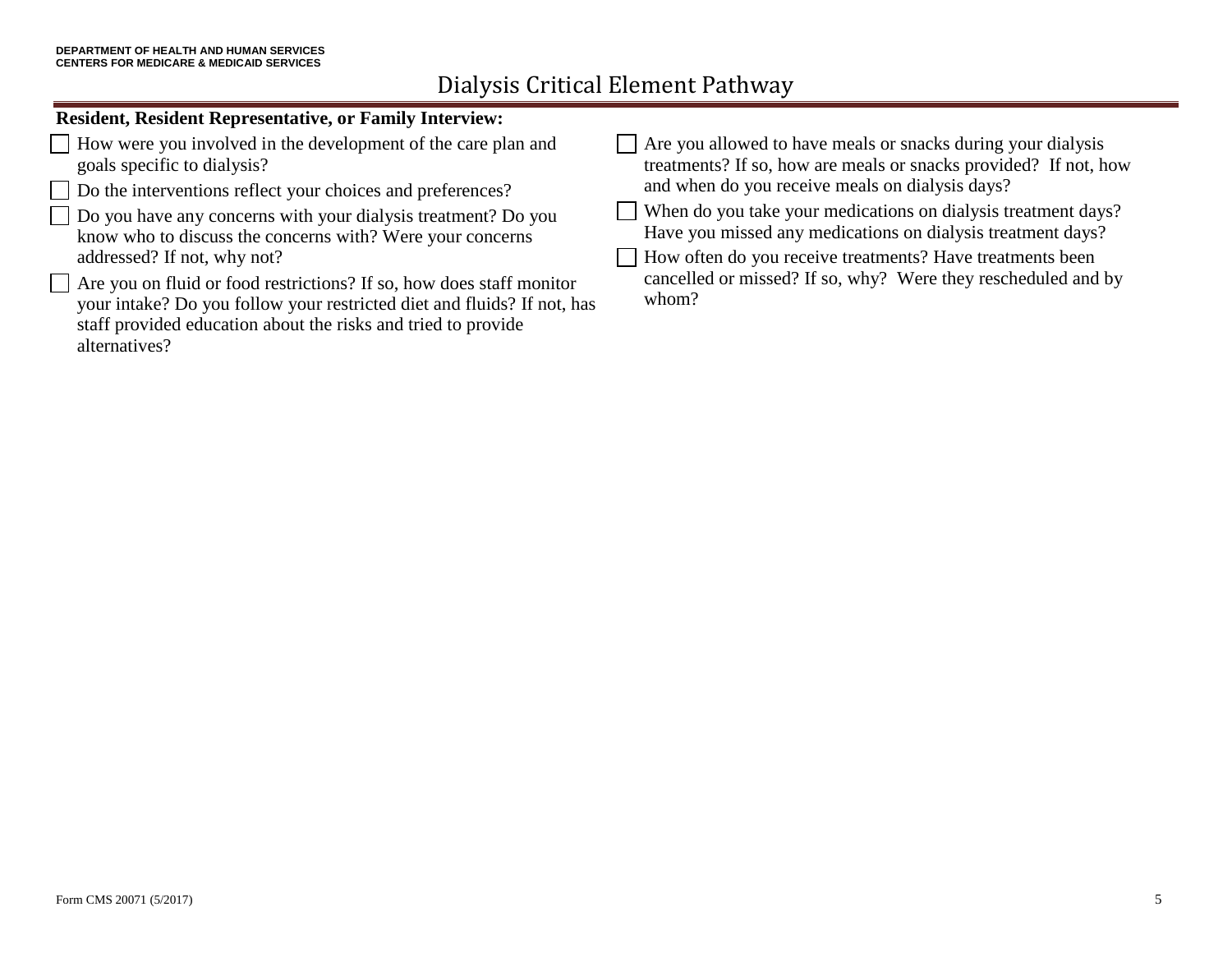| Staff Interviews (As appropriate, Nurse Aides, Nurse, DON, Practitioner, Dietitian, Pharmacist, Nephrologist, Dialysis Staff, Medical |                                                                                   |  |  |
|---------------------------------------------------------------------------------------------------------------------------------------|-----------------------------------------------------------------------------------|--|--|
| Director):                                                                                                                            |                                                                                   |  |  |
| What type of staff training for dialysis care and services did you                                                                    | $\parallel$ If care plan concerns are noted, interview staff responsible for care |  |  |
| receive and who provided the training?                                                                                                | planning as to the rationale for the current care plan.                           |  |  |
| $\Box$ What type of dialysis is the resident receiving? How do you care for                                                           | How is medication administration monitored to assure meds are                     |  |  |
| the access sites and dressing changes? When do you monitor vital                                                                      | administered timely or held according to orders?                                  |  |  |
| signs and weights? Are there any restrictions for food or fluids and                                                                  | How and when are diagnostic tests obtained and who is responsible                 |  |  |
| how is it tracked?                                                                                                                    | for collecting, reporting, and reviewing the results?                             |  |  |
| What do you do if the resident declines a dialysis treatment, is ill, or                                                              | $\Box$ If the resident is receiving an ESA, how has the dialysis and facility     |  |  |
| if treatments are cancelled?                                                                                                          | coordinated obtaining and reporting test results (i.e., hemoglobin                |  |  |

- Has the resident had any dialysis-related complications (e.g., dizziness, falls, bleeding)? To whom do you report possible complications or changes in condition?
- What do you do if there is an emergency or complication including equipment failure?
- How is care coordinated and communicated between dialysis staff and the facility, including documentation of the resident's status, nutrition, adequate hydration, psychosocial and nursing needs, current dialysis treatment, and the possible need to modify the current interventions?
- Has the resident had a change in mood or behavior? Has the resident refused to participate in activities that he/she had previously shown interest, expressed feelings of hopelessness or anger over health and need for dialysis treatments? How is this addressed and by whom?
- Has the resident had pain or anxiety related to dialysis treatments? How is this being addressed?

 $\Box$  Has the facility established policies and protocols for the dispensing, administration, and storage of ESA? If the interventions or care provided do not appear to be consistent

If the pharmacist reports irregularities of ESA prescribing and potential medication-related adverse consequences, how have the

recommendations been coordinated with dialysis?

- with standards of practice, ask the medical director:
- o How are you involved in developing or implementing policies and procedures regarding HD/HHD/PD, including emergency procedures, medication administration, procedures for use of ESAs, and emergency medications; and
- o Were you asked to address concerns regarding dialysis-related care with the attending practitioner and ESRD practitioners?
- Ask about identified concerns.

and hematocrit) to the practitioner?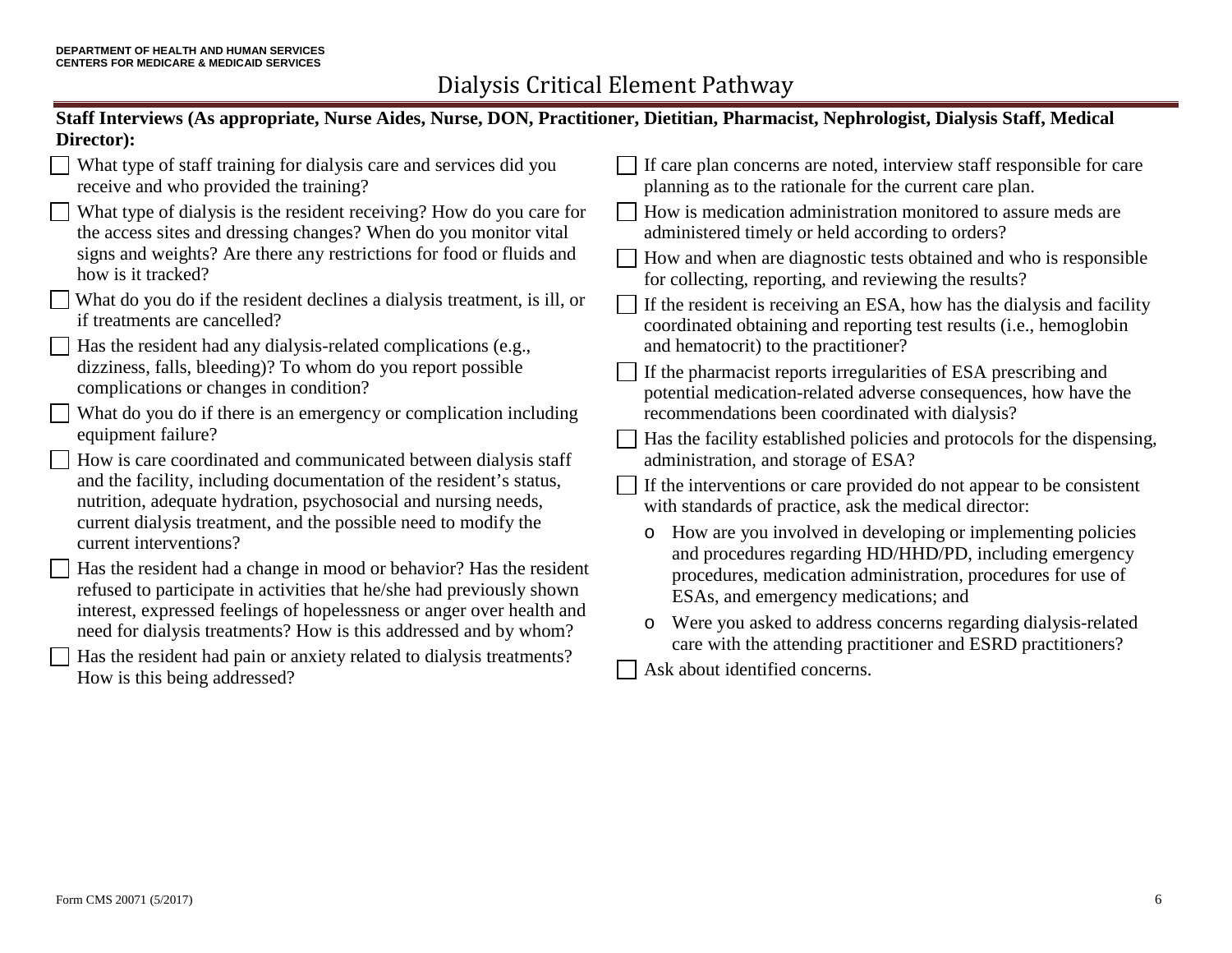### **Record Review:**

- If facility staff provide the HHD or PD treatments, request documentation to assure that training meets the current standards of practice, State law and practice acts, and is provided directly by dialysis facility staff to the individual providing the treatment; Did the record reflect the resident's dialysis needs, such as: o Identification of individualized risk factors and potential complications related to dialysis (e.g., bleeding, infection, skin integrity, and the effects of dialysis on medication therapy); o Choices or preferences including advance directives, if any; o Medical status including status of comorbid conditions, frequency of vital signs, weights , and monitoring fluids as ordered; o Identification of the type of dialysis, where provided and by whom, how often and if the treatment is in accordance with the dialysis prescription; o Supervision and monitoring during HHD or PD, including direct observation of the access site during HHD; o Laboratory tests needed to manage and monitor dialysis; o Pneumococcal and influenza immunizations, hepatitis immunization, and screening for tuberculosis (per CDC); o Communication and coordination with the dialysis team to meet nutrition and hydration needs; o Psychosocial needs such as anxiety, depression, confusion or behavioral symptoms that might interfere with treatments and interventions to address the identified needs; Does the record reflect the coordination and collaboration with the dialysis facility including exchange of pertinent information before, during (if HHD provided by the nursing home), and post dialysis? Was there a "significant change" in the resident's condition If so, was a significant change comprehensive assessment conducted within 14 days? If concerns are identified related to the provision of dialysis care, review the appropriate facility policies regarding dialysis.
- o Identification of appropriate PPE for type of dialysis treatments and care provided, identification of specific infection control practices to use prior to, during and/or after the treatments, including care of equipment and supplies;

### **Critical Element Decisions:**

NOTE: If at any time during the survey, a concern or issue arises regarding the dialysis services provided by the dialysis facility, the survey team should report this as a complaint to the State Agency survey unit responsible for oversight of the Medicare certified ESRD entity. Identify the specific resident(s) involved and the concerns identified.

- 1) Did the facility provide dialysis care and services to meet the needs of the resident? If No, cite F698
- 2) Did the facility use appropriate hand hygiene practices and PPE when providing wound/dressing care, central line care, and/or administering IM/IV medications? If No, cite F880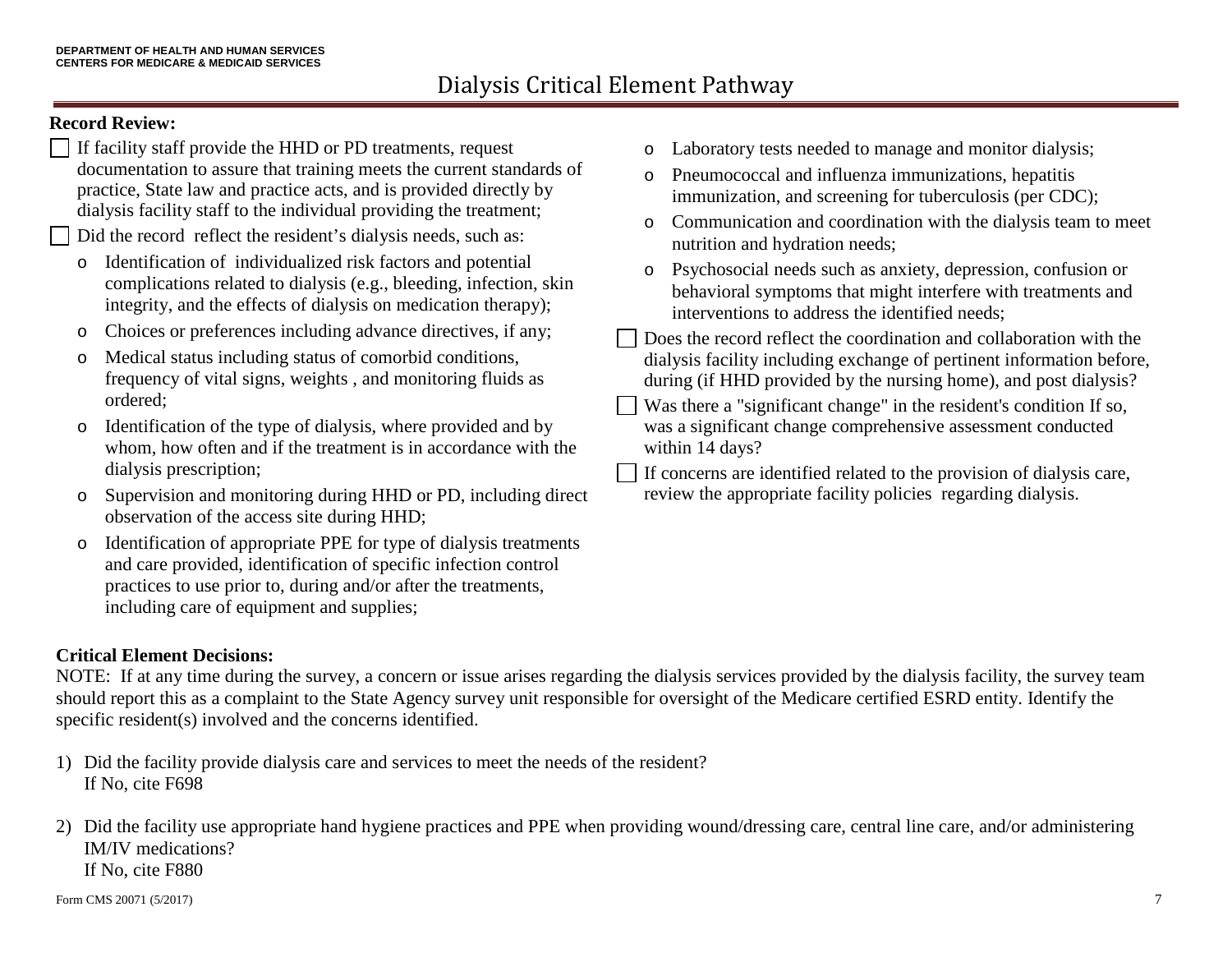3) For newly admitted residents and if applicable based on the concern under investigation, did the facility develop and implement a baseline care plan within 48 hours of admission that included the minimum healthcare information necessary to properly care for the immediate needs of the resident? Did the resident and resident representative receive a written summary of the baseline care plan that he/she was able to understand? If No, cite F655

NA, the resident did not have an admission since the previous survey OR the care or service was not necessary to be included in a baseline care plan.

4) If the condition or risks were present at the time of the required comprehensive assessment, did the facility comprehensively assess the resident's physical, mental, and psychosocial needs to identify the risks and/or to determine underlying causes, to the extent possible, and the impact upon the resident's function, mood, and cognition?

If No, cite F636

NA, condition/risks were identified after completion of the required comprehensive assessment and did not meet the criteria for a significant change MDS OR the resident was recently admitted and the comprehensive assessment was not yet required.

5) If there was a significant change in the resident's status, did the facility complete a significant change assessment within 14 days of determining the status change was significant? If No, cite F637

NA, the initial comprehensive assessment had not yet been completed; therefore, a significant change in status assessment is not required OR the resident did not have a significant change in status.

- 6) Did staff who have the skills and qualifications to assess relevant care areas and who are knowledgeable about the resident's status, needs, strengths and areas of decline, accurately complete the resident assessment (i.e., comprehensive, quarterly, significant change in status)? If No, cite F641
- 7) Did the facility develop and implement a comprehensive person-centered care plan that includes measureable objectives and timeframes to meet a resident's medical, nursing, mental, and psychosocial needs and includes the resident's goals, desired outcomes, and preferences? If No, cite F656

NA, the comprehensive assessment was not completed.

8) Did the facility reassess the effectiveness of the interventions and review and revise the resident's care plan (with input from the resident or resident representative, to the extent possible), if necessary to meet the resident's needs? If No, cite F657

NA, the comprehensive assessment was not completed OR the care plan was not developed OR the care plan did not have to be revised.